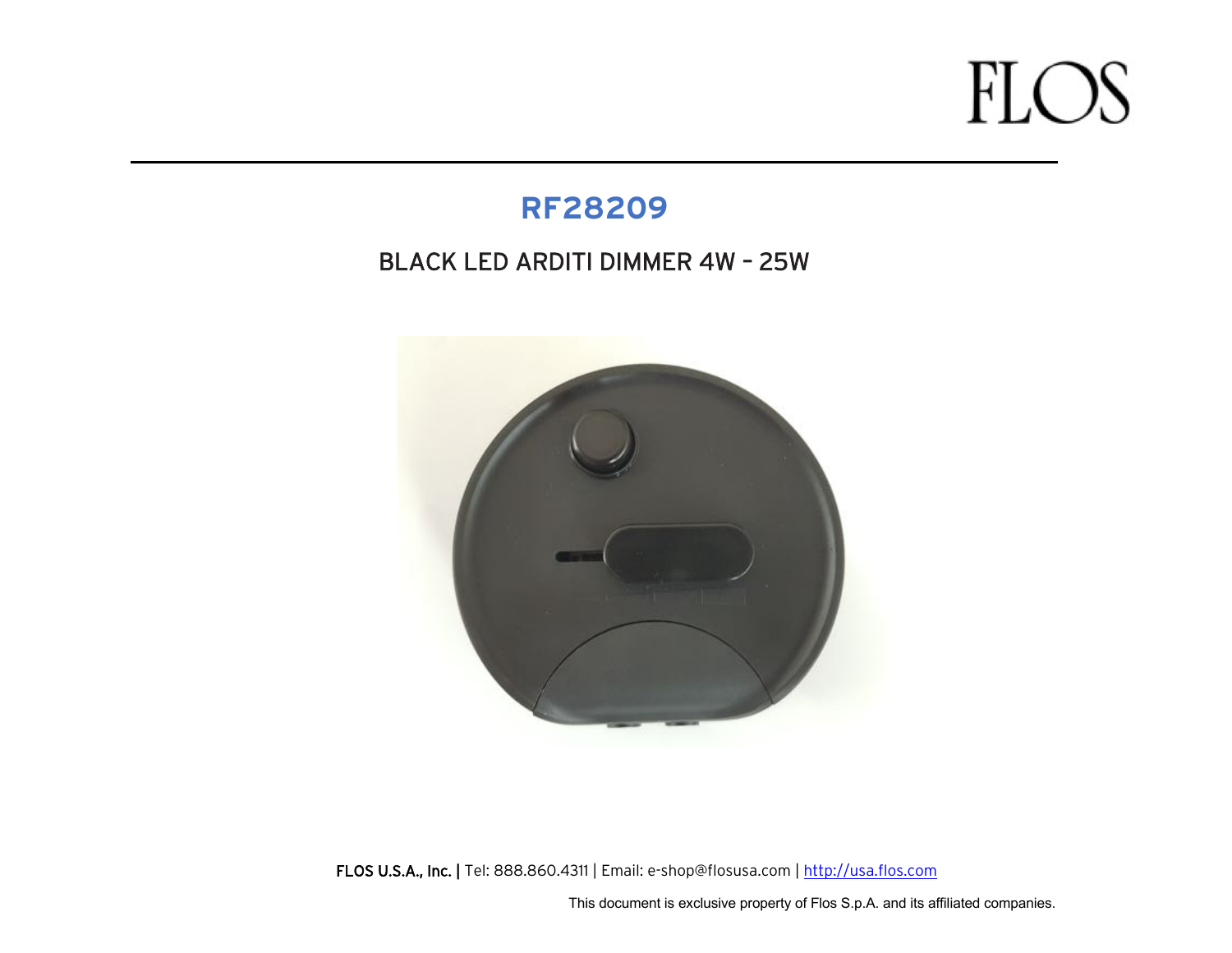WARNING! When installing and whenever acting on the appliance, ensure that the power supply has been switched off. For the installation of the spare-part, it is necessary to consult a qualified electrician.



Open the box of the damaged dimmer.

For the opening, it is necessary to unfasten the 2 fixing screws (red arrows - refer to Fig. 1). Turn the dimmer box and remove the terminal cover (refer to Fig. 2).



FLOS U.S.A., Inc. | Tel: 888.860.4311 | Email: e-shop@flosusa.com | http://usa.flos.com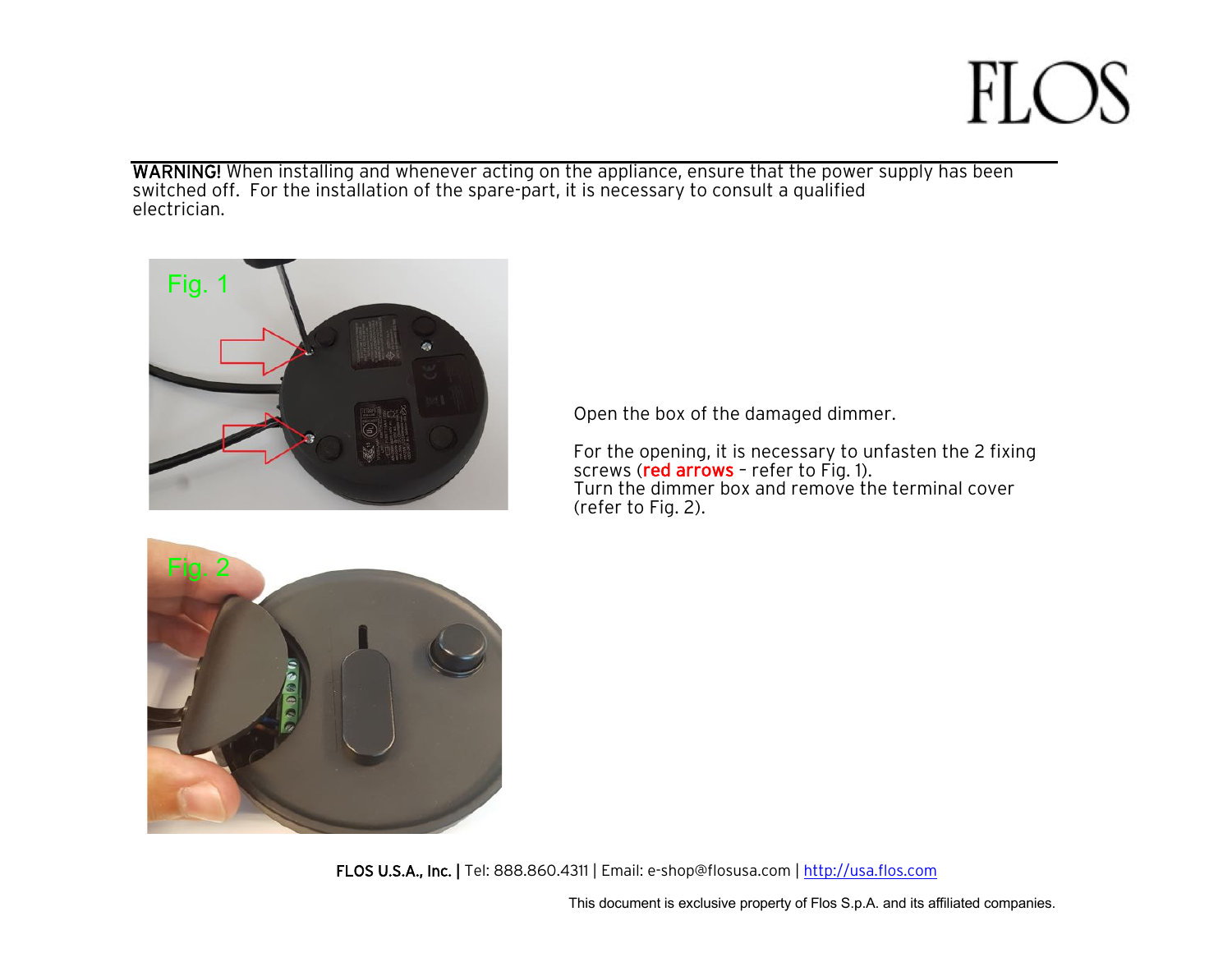



Unfasten the screw of the cable clamp (refer to fig. 3).

Remove the cable clamp and disconnect the wires from the green terminal box (refer to fig. 4).

Assemble now the new dimmer:

Connect the conductors respecting the polarities, lock the cables by positioning the cable clamp and then fasten the screw, cover the green terminal box with the cover, turn the dimmer box and fasten back the two screws.

FLOS U.S.A., Inc. | Tel: 888.860.4311 | Email: e-shop@flosusa.com | http://usa.flos.com